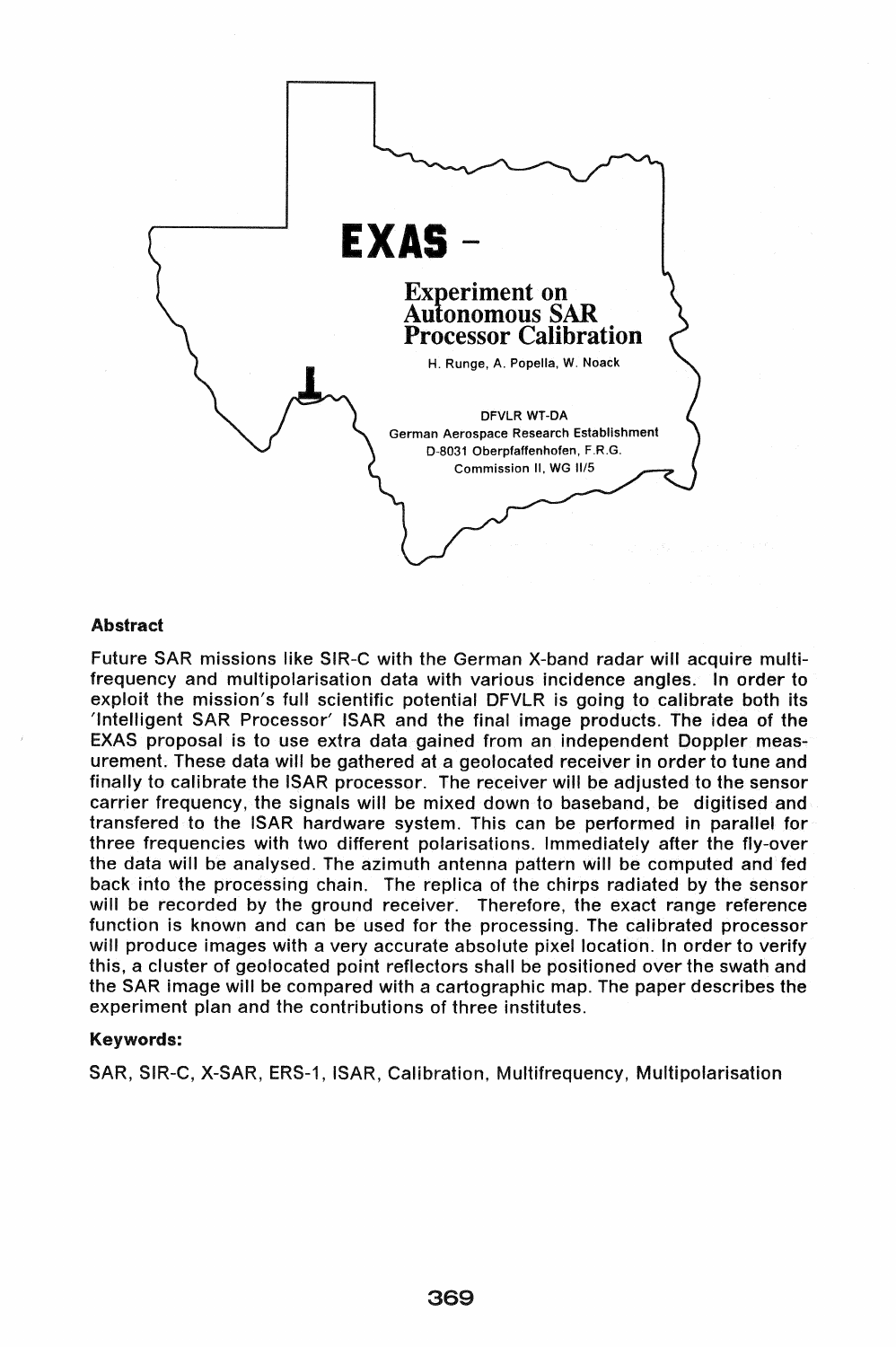# 1. Introduction

The combined SIR-C/X-SAR mission will be the first spaceborne Synthetic Aperture Radar System to acquire high quality radar data from earth using multifrequency, multipolarisation sensors with variable incidence angles. Furthermore, the european ERS-1 satellite will be an operational SAR sensor with an expected lifetime of about three years. In order to contribute to the achievement of the scientific goals of these missions, the resulting data products have to be calibrated. This is all the more true if one also attempts to compare data resulting from different radar channels with optically acquired data such as that from SPOT. Therefore, the main goal of this experiment is to install a closed calibration loop for the processing system. For this purpose several research institutions will start a cooperative effort which combines knowledge and experience from different research and application areas.

If the calibration of a Synthetic Aperture Radar imaging system is considered, the whole data acquisition and processing chain must be understood as an end-to-end system.

The different components are:

- the target itself,
- the electromagnetic interaction with the target,
- the atmospheric propagation effects,
- the sensor platform,
- the sensor itself,
- the SAR signal processor, and
- the SAR post-processor for geocoding.

This proposal is aimed at calibrating one part of this chain, namely, the SAR signal processor and especially, some modules which estimate various key processor parameters, like the Doppler Centroid and the PRF Ambiguity Band. In order to accomplish this, extra and independent reference measurements, which are supposed to be more accurate, will be performed for data takes at a test site.

A ground microwave receiver and a signal processor shall be used to perform high precision Doppler frequency measurements, which will then be used to calibrate the SAR processor modules. Furthermore, it is shown that the proposed receiver has more benefits for SAR missions. It turns out that deterministic error sources like the antenna pattern can be corrected in the SAR processor on a routine basis. Another goal of the experiment is to use the receiver to collect reference data from all sensor fly-overs in order to contribute to a long term sensor performance accessment.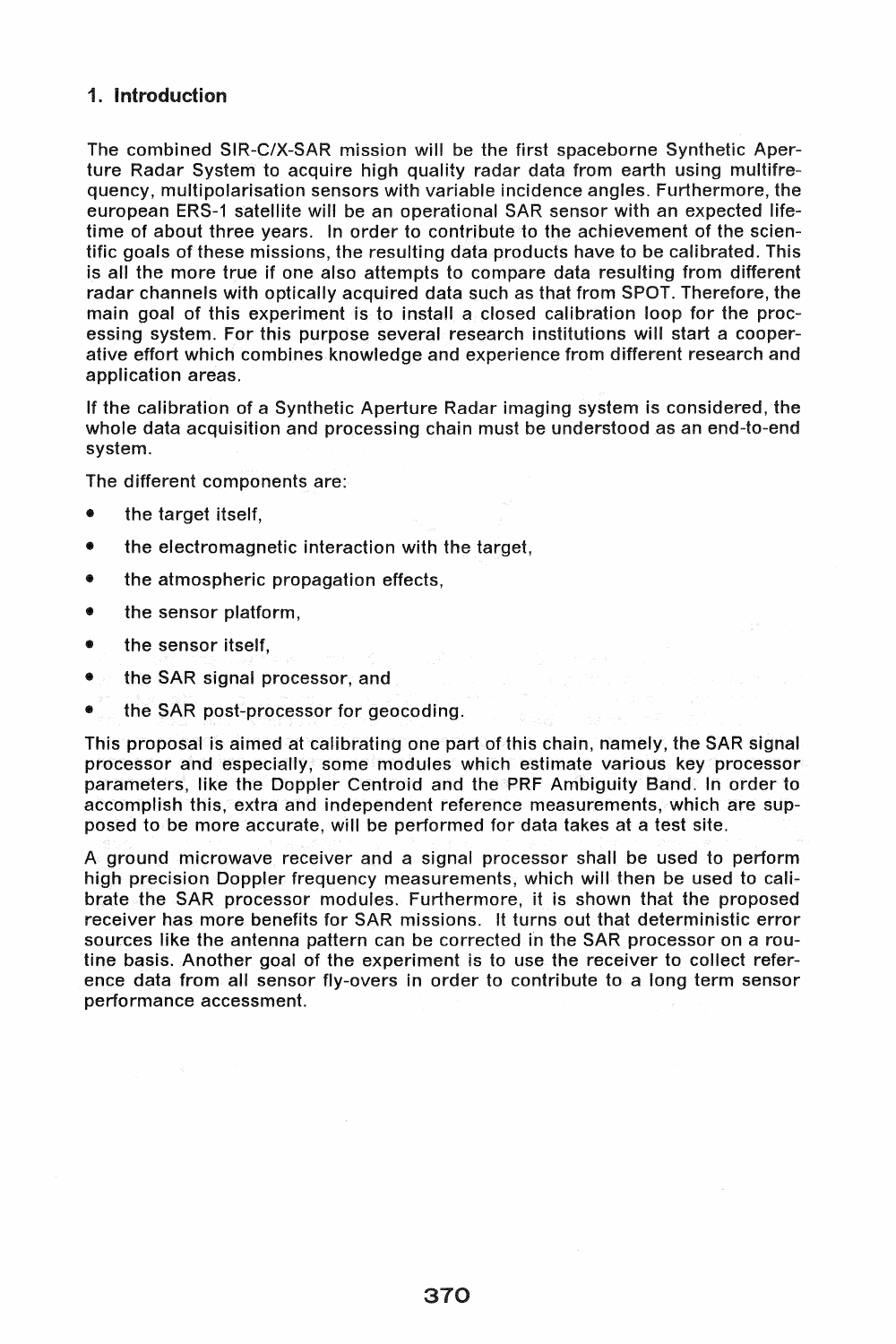# 2. Experiment Plan

### 2.1 The ISAR Processor

The 'Intelligent SAR Processor' ISAR, currently under development at DFVLR's Data Processing Devision (WT-DA) will be used to generate high precision SAR images from future SAR missions. These are in particular the european ERS-1 satellite and the NASA SIR-C mission with the German X-band radar. The design goals of the processor are high throughput and high precision. The generated images shall have high geometric and radiometric resolution as well as high map projection fidelity [1, 2]. Figure 1 depicts the ISAR hardware configuration with a high performance array processor, a host computer, various workstations, the Corner Turn Memory (CTM), the Real Time Input Facility and the EXAS receiver with an interface to the CTM.



Fig. 1: The ISAR Processor Hardware Configuration

# 2.2 ISAR Product Validation

In order to assure the delivery of good products to the user community various image quality checks and processor validations are planned. In particular the geolocation accuracy will be verified by means of active reflectors, which receive, amplify and retransmit the signals back to the sensor. It is assumed that these reflectors are much more visible in the SAR image than passive corner reflectors. They will be delivered by the University of Stuttgart's Institute for Navigation and will be deployed over the swath at a test site [3]. The position of the reflectors will be determined very precisely, with the possible use of the Global Positioning System GPS. The remote sensing laboratories of the University of Zurich will use these spots as Ground Control Points and verify the geometric fidelity of the ISAR processor products.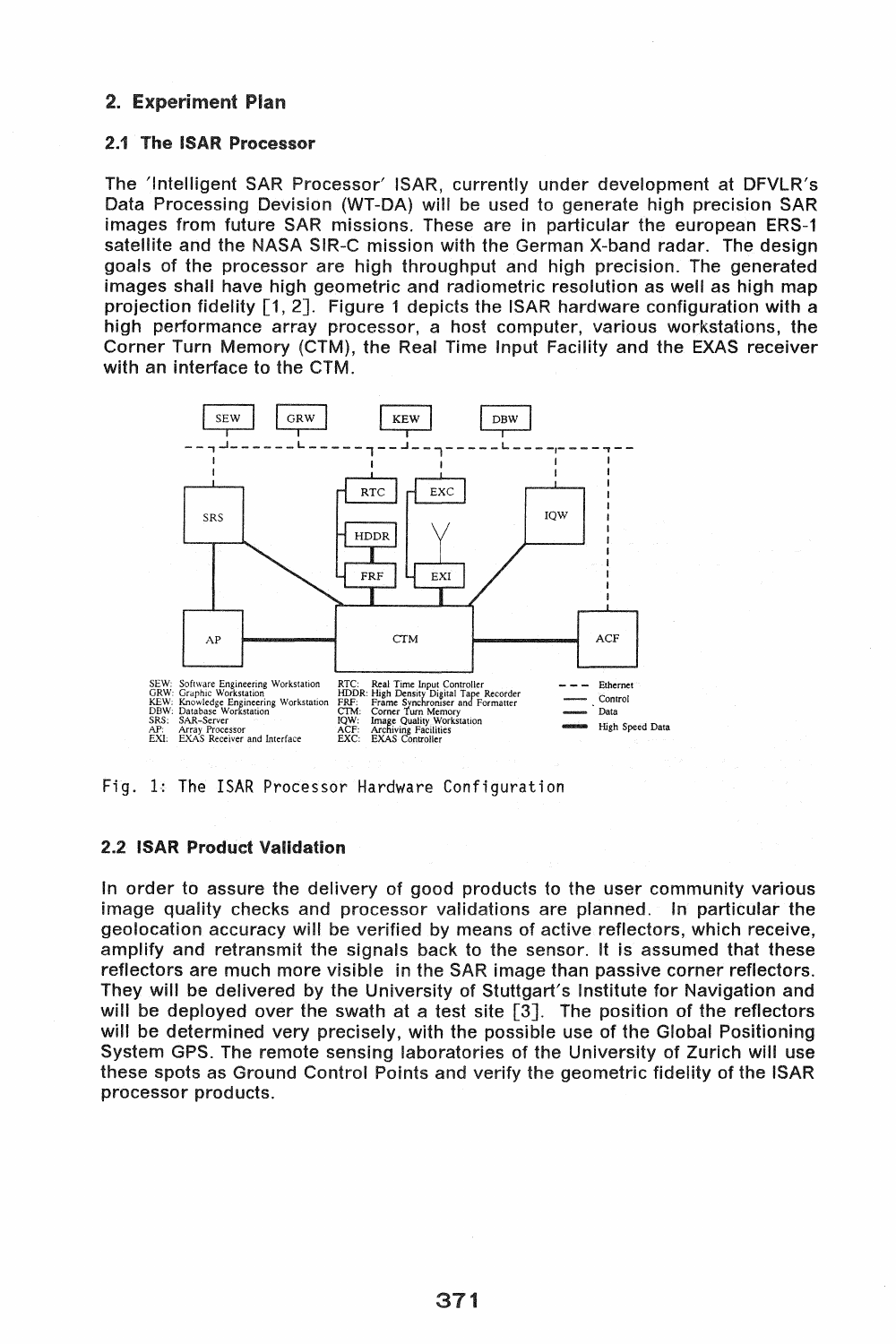# 2.3 Calibration of the ISAR Processor

The geometric and radiometric resolution of a SAR image is mainly determined by a proper Range and Azimuth filter generation, which in turn needs precise attitude and orbit data. Unfortunately, the sensor attitude is by far not as precisely known as it should be. A very dramatic example is the yaw angle of the SIR-C sensor which can vary in a range of  $+1^{\circ}$ . In the case of the X-band this is equivalent to approximately 4 km on the ground. Nevertheless, a map projection fidelity of about one resolution cell of 30 m is desired.

The main contributory factor towards the error in the geolocation of an image pixel is the uncertain estimation of the sensor look-direction. As sensor attitude data cannot be used, the sensor look-direction must be determined by using the SAR data itself, knowing that the Doppler frequency shift changes with the variation of the look-direction. By analysing the Doppler frequency, the sensor attitude and the antenna look-direction can be reconstructed [4]. Within one PRF-band a so called 'Doppler Centroid' routine can be used [5] and in order to determine the valid PRF-band a 'PRF Ambiguity Resolver' may be used [6].

A common method of determining the Doppler Centroid is a clutter lock technique, where several power spectras of azimuth lines are averaged and then correlated with the antenna pattern. This method has some inherent drawbacks because a large array of data has to be analysed. Therefore, scatterers with many different Doppler shifts are involved in the measurement. Furthermore, bright targets which are partially covered by the spectral analysis or scene inhomogeneities like a contrast edge, orthogonally oriented to the sensor flight track, can lead to a severe estimation error [7]. It does not matter which Doppler Centroid algorithm is used, the designer always faces the problem of not knowing the exact and actual Doppler Centroid value when he wants to tune and finally to calibrate its estimation algorithm. In addition, the 'PRF Ambiguity Resolver' can only be calibrated with exact absolute Doppler reference values.

The idea of the EXAS proposal is to use extra information gained from an independent measurement. This wil! be accomplished by a geolocated microwave antenna connected to a receiver and a data storage device. This passive receiver chain acquires a signal which is identical to the radar return of the particular spot on the earth's surface where the antenna is mounted. The received pulses from the SAR system will be analysed and used to tune and calibrate the ISAR processor Doppler Centroid and PRF Ambiguity Resolver Modules. These ISAR modules will be applied on SAR raw data as well as on EXAS received data in order to compare the results. The parameters estimated from the EXAS measurement are expected to be much more accurate because:

A data set acquired with the EXAS receiver is the two-dimensional point spread function of only one particular target on the ground.1) In contrast the SAR raw data which are normaly used for the parameter estimation are a superposition of an infinite number of ground reflectors. Most of the infinite number of reflectors have a different relative motion to the sensor and therefore, different Doppler shifts. If SAR raw data are used for the measure-

<sup>1)</sup> The only difference between this and real SAR raw data is that only a one-way Doppler shift has appeared.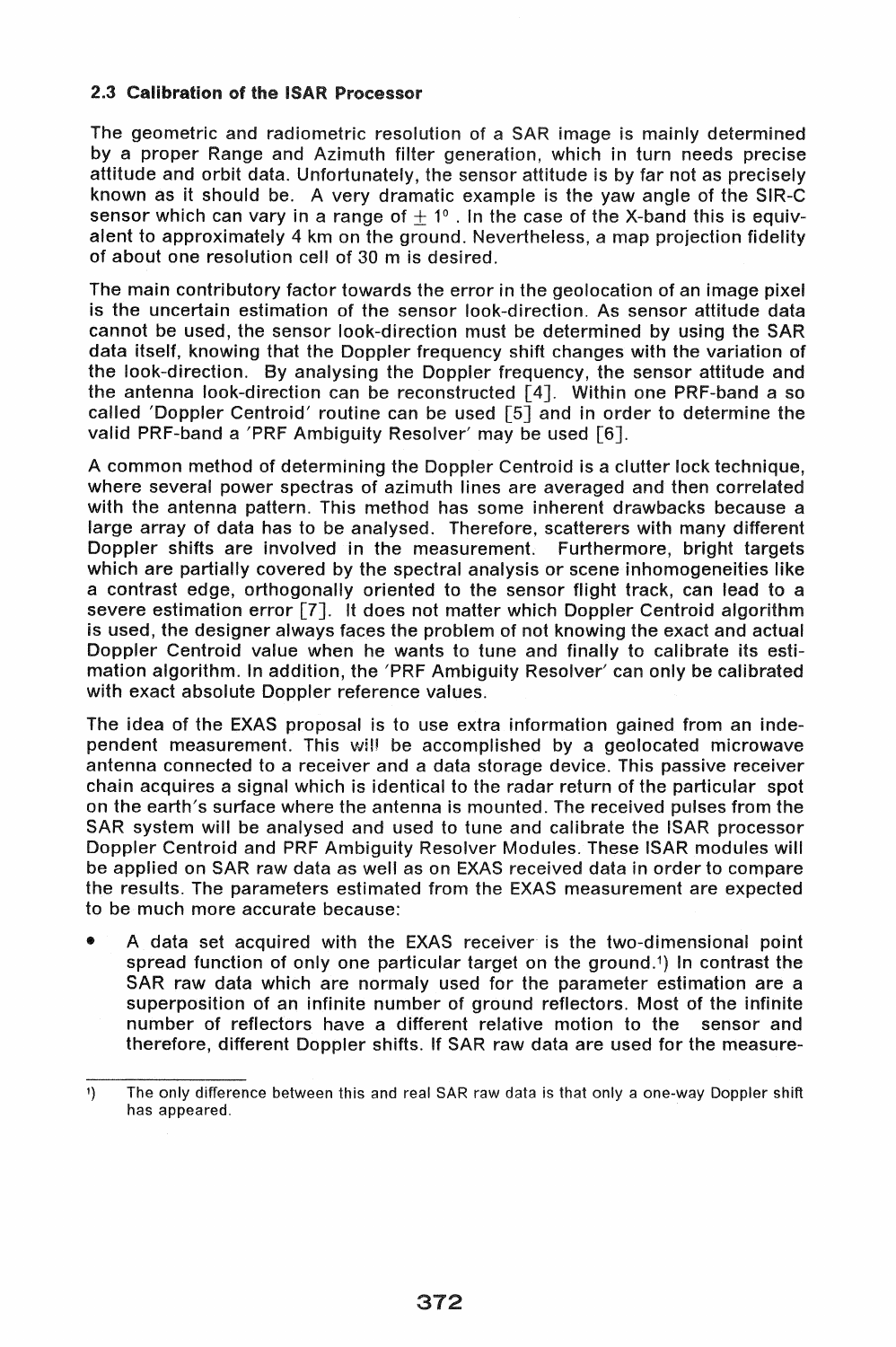ment of the absolute Doppler frequency and the determination of the PRF-band, the result will always be uncertain.

- .. Data acquired by the EXAS receiver will be less noisy than SAR raw data, because the signals have travelled only once from the sensor to the ground. Furthermore, they are not overlayed with background clutter.
- In the EXAS receiver a much better analogue to digital conversion can be performed than by the sensor. The signals may be sampled with up to 150 MHz or with a resolution of up to 10 bits.

### 2.4 The Data Receiving and Recording System

The reception and recording chain for the EXAS experiment consists of an antenna, a microwave receiver, a digitiser and the Corner Turn Memory to store the received pulses. This is depicted in Figure 2. The system can be enlarged to acquire data from different frequency channels or different polarisations at the same time (Figure 3).



Figure 2: The Data Acquisition Chain



Figure 3: A Three Channel Receiver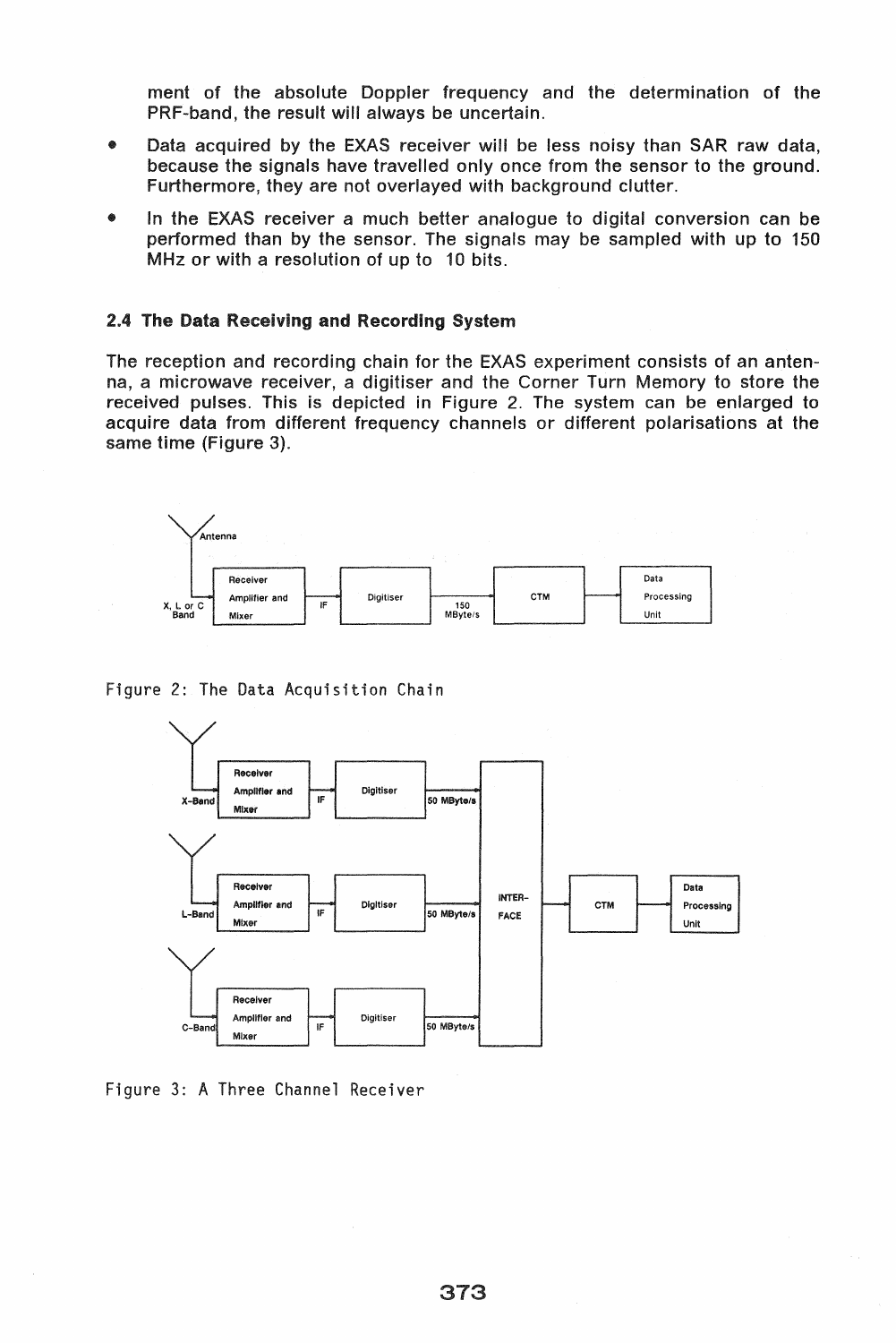In order to avoid an antenna steering mechanism, an antenna with an omnidirectional characteristic could be used. Therefore, the receiving angle of the antenna does not need to be adapted for each fly-over. It may turn out that the noise from other microwave sources is too high and an antenna with a narrower opening angle must be used. In any case it will be valuable for the SIR-C mission to use horizontally and vertically polarised antennas.

The receiver must have a high sensitivity and low noise level in order to be able to detect the signals coming from the SAR platform in space. The receiver must have a narrow input bandwidth so that noise from other microwave sources can be suppressed. The receiver shall be tuneable to adjust it to the three frequency bands of SIR-C, X, L and C and the C-band of ERS-1. The receiver's amplifier must be capable of precise adjustments, because this equipment will in turn be used for calibration. The IF stage of the amplifier must have a bandwidth of 20 MHz because of the high X-SAR chirp bandwidth of 19 MHz.

The industry offers digitisers with a sampling rate of up to 200 MHz and a resolution of 10 bits. For the Corner Turn Memory a standard 3-channel interlace with a sampling rate of 50 MHz per channel and a resolution of 8 bits is available.

The Corner Turn Memory (CTM) of the ISAR processor hardware system will be used for data recording. It is a huge semiconductor bulk memory of 512 Megabytes and able to provide a high speed memory access in the row and column direction of a matrix. It has interfaces to the ST-100 array processor and the host computer. Therefore, the gathered data can be easily processed as soon as they are in the CTM. The achievable data rate of the CTM is 40 Mbytes/s for both row and column access of a data matrix. In a sequential data acquisition mode the memory can run with a speed of 150 Mbytes/s. With an input data rate of 150 Mbytes/s and 512 Mbyte storage capacity the data take can be as long as 3.4 seconds.

In order to obtain a time reference, a high precision time code receiver shall be used. It is sufficient to store only one time sample at one data take, because the sampling frequency of the digitiser is controlled very precisely. Therefore, the exact timing for each sample is determined.

If it is desired that the SAR azimuth reference function be obtained with the ground equipment, the received pulses must be aligned very precisely. In order to accomplish this, a stable oscillator may be synchronised with the sensor on-board oscillator and the received signals can be I/Q detected.

The data acquisition unit shall be equipped with an automatic trigger function. This will enable the unattended use of the calibration facility. It would be misleading to trigger only on the amplitude of the incoming signal because alien microwave sources could easily cause a triggering. Therefore, the incoming data stream shall be recorded continually anyway, but if SAR data are detected a 'post triggering' shall be performed as soon as the CTM is filled with useful data. The post triggering unit may also initialise the recording of an actual time sample from the time reference unit.

In order to detect whether the received signals are SAR data or alien signals, the pulses may be correlated with the nominal sensor chirp replica. This can be performed by a simple real time hardware correlator or with the ST-100 array pro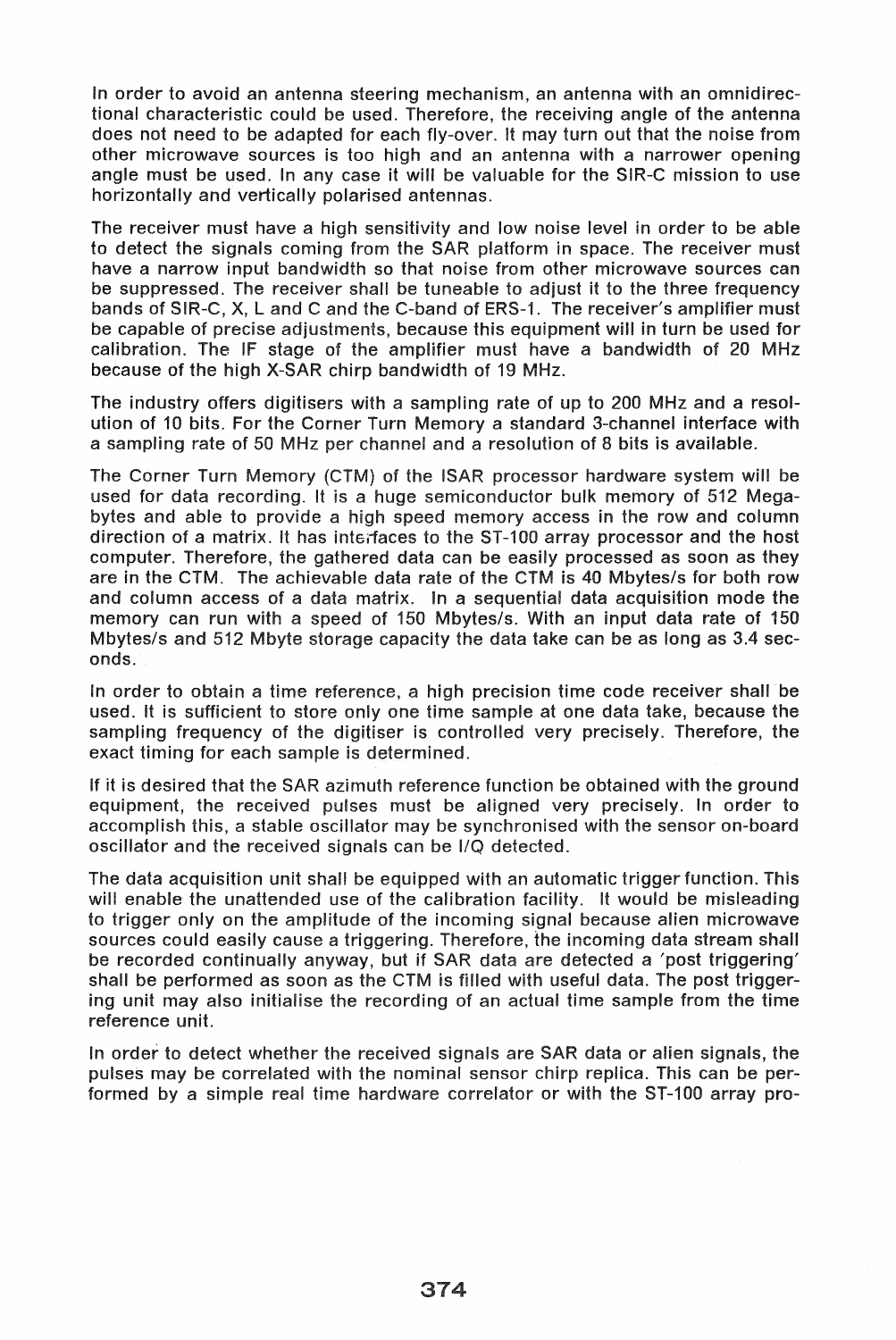cessor. Because of its 100 MFLOPS performance, the array processor can correlate a signal with a chirp replica of 1k samples in the timeframe of only 1ms.

### 2.5 Choice of the Test Site

Data acquisition with the ground receiver requires a data recording facility of at least 40 MSamples per second. This high data rate can only be achieved with a fast semiconductor memory, like the 'Corner Turn Memory' of the ISAR hardware system.

However, the ISAR processor is located at DFVLR in Oberpfaffenhofen and is not portable. Therefore, the receiver must also be placed in Oberpfaffenhofen, very close to ISAR processor. This is a benefit for a SAR mission because the received signals can already be analysed during the campaign and eventual sensor malfunctions can be detected. Furthermore, DFVLR owns equipment for high precision orbit tracking and determination, which can provide a very precise state vector required for the processor calibration. In addition, DFVLR's Institute for Radio Frequency Technology can supply extensive facilities for radiometric and geometric SAR calibration.

# 3. Benefits of the Experiment

The original idea of the EXAS proposal was to gain absolute Doppler frequency measurements for the calibration and tuning of key SAR processor modules. However, it turned out that the system has several more benefits for a SAR mission.

in the second factor that in probability of the second that the second composition of the probability of the s<br>The second of the SAD in the state of the second of the probability of the SAD <mark>above</mark> that () and a probabilit

- The exact replica of the chirps radiated by the sensor can be recorded, therefore, the exact range reference function is known. From our experience with the Convair-580 experiment in 1981 this can be extremely helpful, if the range chirp is distorted for any reason. The range chirp will be extracted and compared with a nominal chirp. Furthermore, it will be saved on a disk file and used when the particular scene of raw data is processed later.
- The exact azimuth antenna pattern can be measured and fed back into the processing chain for calibration purposes. if three receivers are used, the X, Land C-band antenna pattern can be obtained in parallel and the difference between the pointing angles between the three antennas can be determined.
- If two receivers and two suitable antennas are used, pulses with different polarisation can be received and stored for further analysis.
- EXAS receiver chain can record all data from three channels for a timeframe of 3.4 seconds. This covers the SAR pulses themselves and the gaps between the pulses. In these gaps, the pulses from alien microwave sources can easily be detected and analysed. From the experiences with SIR-8, this jamming can be very extensive and may influence the final SAR image.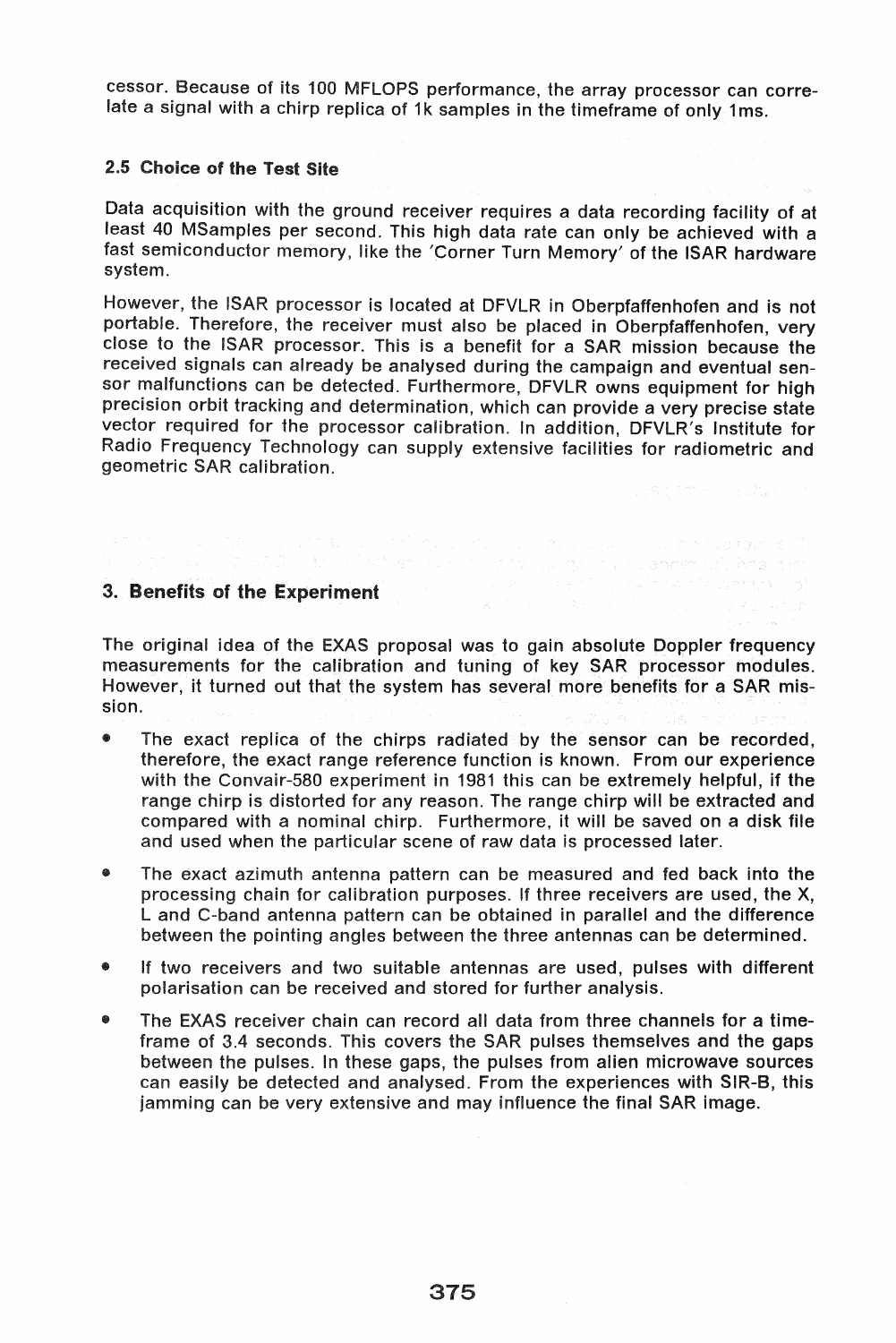- The data set received with the EXAS system can be used to verify the output of a SAR simulator. If the simulator is set up with the conditions of the EXAS data take, the measured two-dimensional point spread function and the simulated one should be equal in their main parameters.
- All actions mentioned above can be performed immediately after the satellite fly-over. The data are stored for online access to the ISAR processor, including advanced engineering workstations, the ST-100 array processor, the ISAR knowledge base and the SAR simulator.

# 4. Future Prospects

The measurement results like absolute Doppler frequency, azimuth antenna pattern and the range chirp replica, can be fed directly into the ISAR processing chain for immediate analysis. The aim is to calibrate key SAR processor modules autonomously and on an operational basis. However, this requires a regular fly-over of the sensor.

It is believed that it would be worthwhile thinking about a cheaper and portable version of the receiver and data recording system described in this paper. Several of these compact systems could be deployed in the field at test sites along or across the swath. The EXAS proposal will be a first step in the direction of a long term and autonomous SAR processor calibration.